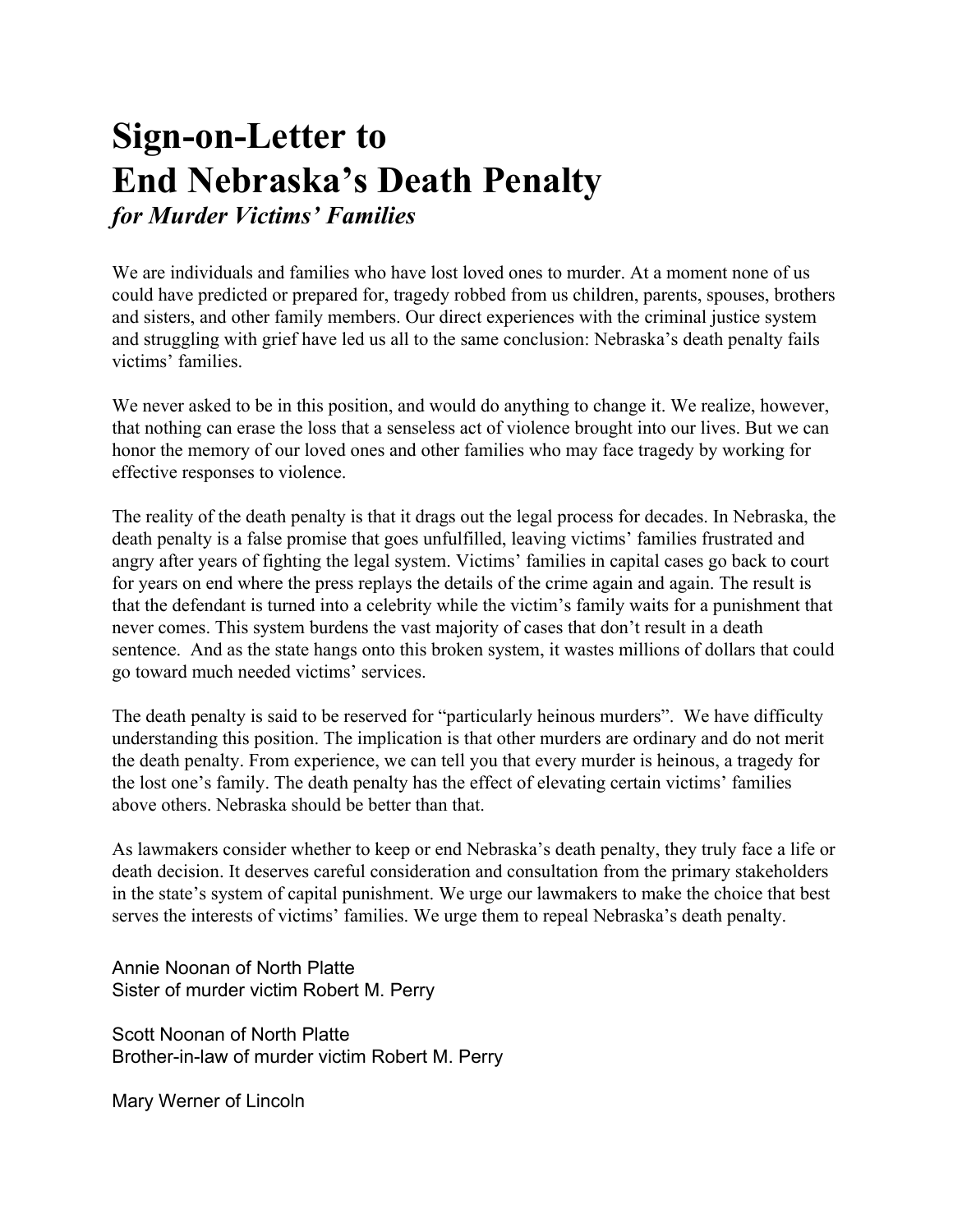Cousin of murder victim Janet Mesner Terry Werner of Lincoln Cousin of murder victim Janet Mesner

Tracey Morris of Omaha Aunt and adopted Mother of Fonta Whitlock Morris

Mary Lemon of Omaha Mother of murder victims Renata A. and Sandra L. Brown

Ellen "Elle" Hansen of Lincoln Aunt of murder victim Alicia DeBolt Friend of murder victims Latrice Shaner and Angela Goddard

Joyce Sheppard of Omaha Sister of murder victims Arthur and Curtis Cousin of murder victims James, and West. Jr.

Leonard Eberle Father of murder victim Danny Joe Eberle, murdered in Omaha

Yvette Davis of Omaha Mother of murder victim James Davis Friend of murder victim Terri Lyn Hall

Lauren Ashley Gage of Kearney Daughter of murder victim Gary Wayne Gage

Sadie Bankston of Omaha Mother of murder victim Wendell Grixby

Tricia Moore of Omaha Mother of murder victim Jer'ray Moore

William Wilson of Chadron Son of murder victim Connie Wilson Brother of murder victim Cindy Wilson

Kurt Mesner of Central City Brother of murder victim Janet Mesner

Dorothy Daly of Scottsbluff Mother of murder victim William Lance (Bill) Daly

Gabriella Culliver of Omaha